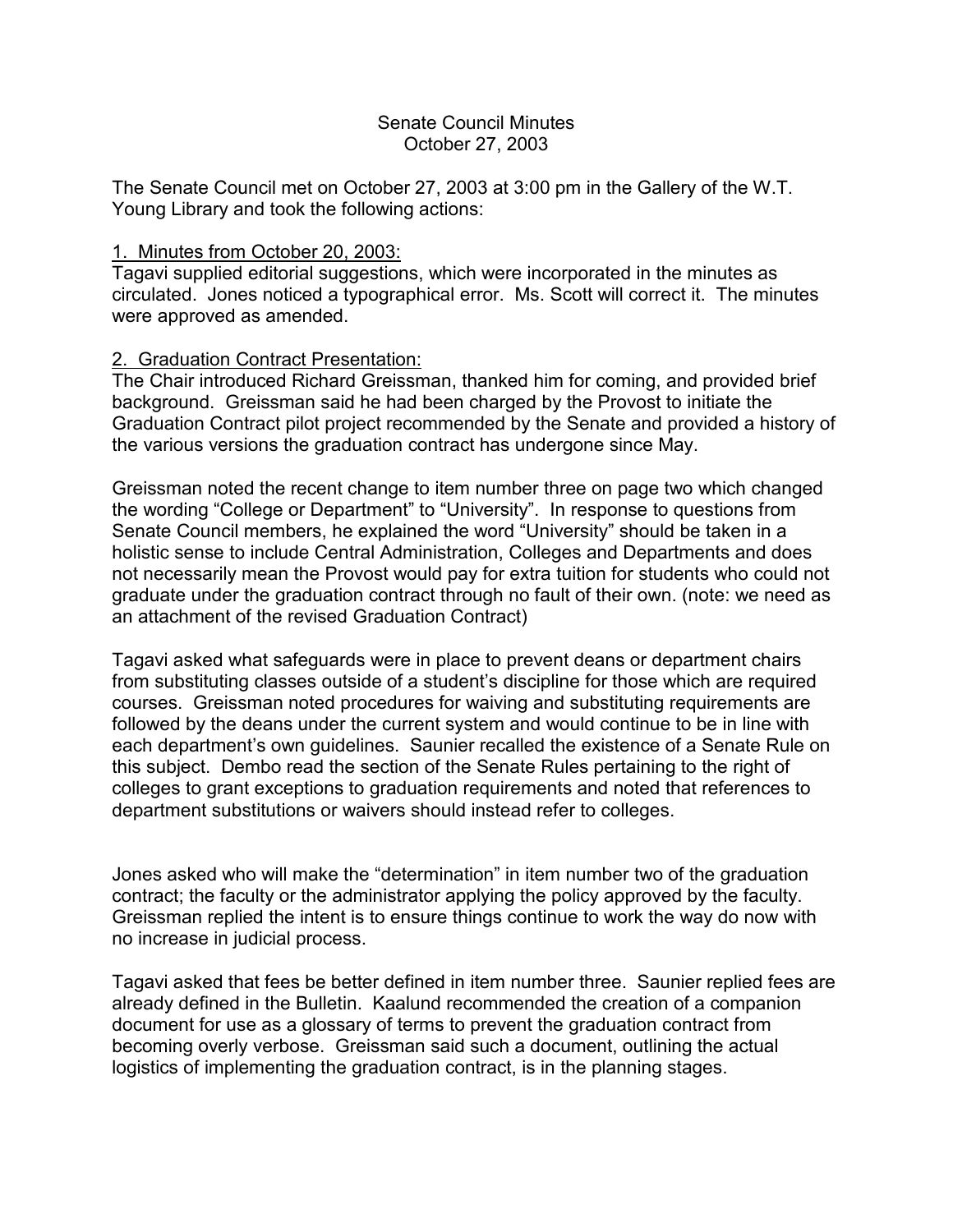Tagavi suggested making the wording in item number two more explicit by specifying that the graduation contract may be used by students who both are and are not enrolled in selective admission majors. Dembo suggested adding the words "when applicable". Tagavi and Greissman agreed.

Greissman said one of the "fissure points" of the discussions surrounding the graduation contract was the issue of resource. He noted many department chairs and deans felt they would be held accountable for not providing the necessary despite the lack of necessary resources from Administration. He also noted concern felt by chairs and deans about being held responsible for problems created by other departments. Greissman hoped these sorts of issues will be discussed productively in the spirit of shared responsibility to reach an agreeable resolution for all parties involved. He said the graduation contract may prove to be a catalyst for change in this regard.

Debski asked what would prevent departments from putting up protective boundaries around their departments. Greissman noted that several colleges already have selective admissions procedures designed to limit enrollment and ensure class availability for their own students while precluding students outside of the college or program from enrolling. He added the graduation contract would not make the situation any worse.

Bailey asked who students should notify if they are in danger of being "off contract". Greissman said they should notify the department first. The department will decide if the student has been acting in good faith and whether the issue can resolved at the department level or if it should be sent to the college level. Bailey expressed concern that only the department would be notified, and suggested that a copy of the written notification be sent to the college as well. Dembo suggested the accompanying document to the graduation contract should contain some sort of flow-chart of the procedures to be followed.

Tagavi reminded Greissman the Senate Council members did not want students who were using the contract to receive any special priority in registering for their classes. Greissman assured the Senate Council members there was no such plan.

Thom asked if the deans and chairs were aware of the assistance the graduation contract could give them with regards to planning. Greissman said they were aware and were grateful since planning has recently become more of a pressing issue than it was in the past, given the University's economic situation.

Greissman said that while improving graduation rates was the obvious reward to colleges by utilizing the graduation contract, he could also foresee use of more "tangible rewards." One example might be recording a base-line graduation rate for all colleges. Improvement on those base-line numbers could yield a financial reward in the college's subsequent year's budget while a decline could cause financial retribution. Greissman added the details for a such a plan had not been discussed in detail.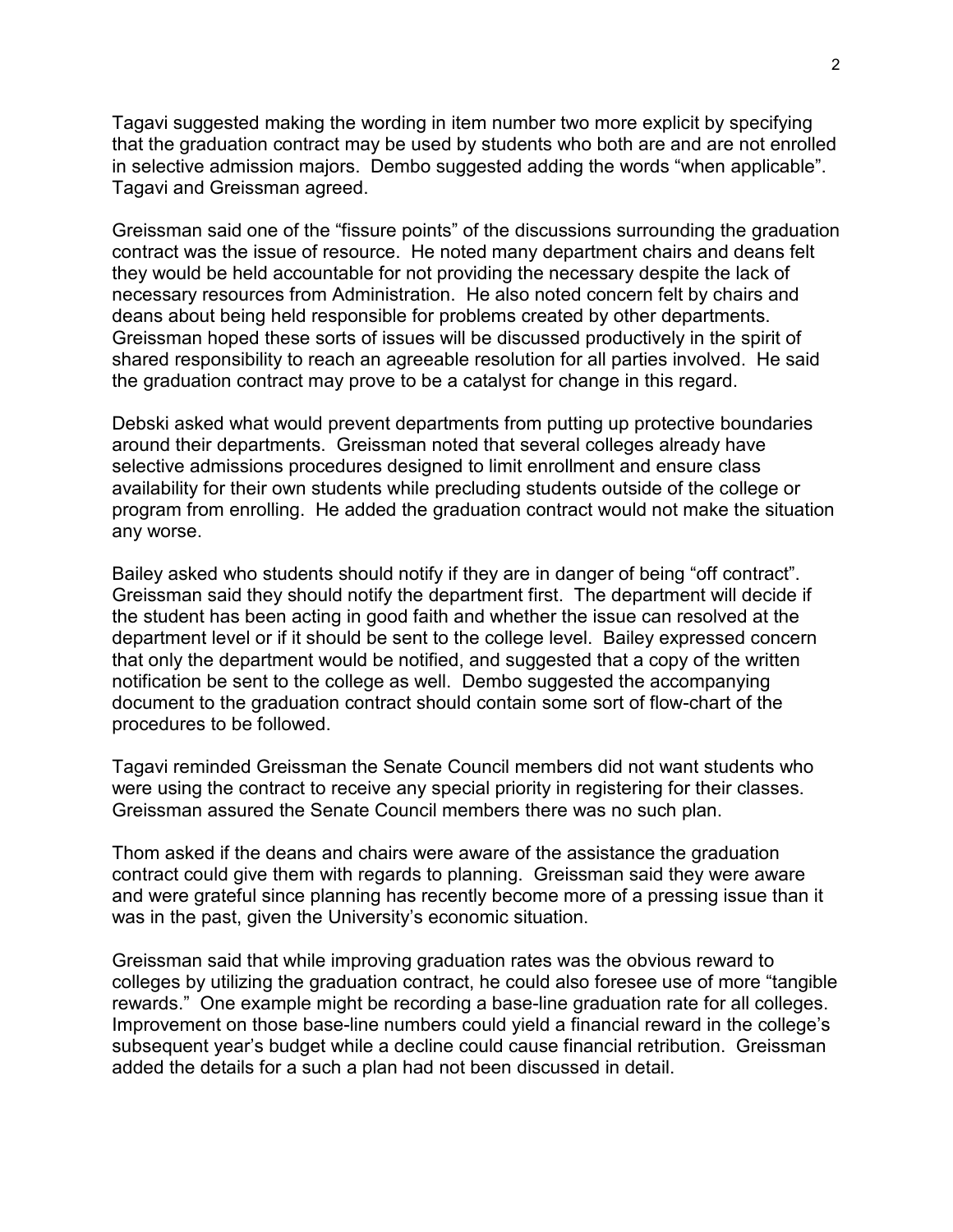Greissman concluded by saying curricular maps for participating programs are due by November 21, 2003. He and the Provost will examine the curricular maps to identify fissure points. The Provost will engage the deans in a conversation about resources. Finally a publicity campaign will begin in which students and faculty are informed of the pilot program's availability. Greissman said he will come back to the Senate Council when it is time to evaluate the first year of the pilot program and would welcome that opportunity to answer questions.

Debski asked if this was the wrong time to implement the graduation contract since resources are already so tight. Greissman said the University has a responsibility to provide a quality education to its students in a timely fashion with limited resources whether or not the graduation contract was implemented.

The Chair thanked Greissman and he departed.

#### 3. Procedures for Discontinuation of Programs: (need attachments)

Chard reviewed the suggestions provided by the Provost. On page 1, section A.4. she asked for suggestions on how to revise the words "same academic year". Bailey suggested changing the wording to "twelve months".

On page 2, section B.2 Chard asked for suggestions to replace the wording "expeditiously as appropriate". Saunier asked if a semester would be long enough. Chard suggested using six months. Tagavi reminded the Senate Council members to include the wording "excluding summers". Debski noted supplying them with six months might mean that it would always take six months. Chard pointed out this committee will be faced with the possible termination of other faculty and would not be likely to drag its feet. Debski suggested "expeditiously as appropriate, but not to exceed six months". Tagavi added "excluding summer".

Chard thanked Jones for his extensive work on parts C and D. She asked the Senate Council members to e-mail her with feedback on Jones' changes.

Chard asked the Senate Council members for input on the issue of "other educational units" in part II of the document. Jones noted many centers are not educational units. Saunier suggested the wording "existing procedures established by that unit". The wording was accepted.

Jones reported the AR/GR Committee has been experiencing difficulty defining which centers are educational units. He suggested the Academic Organization and Structure Committee examine this question and determine an answer. Tagavi moved to charge the committee accordingly. The Chair charged the committee.

Chard said she will send a clean version of the amended procedures to Ms. Scott for circulation to the Senate Council on Tuesday morning. The Chair will send a copy with cover letter to the Provost. The Procedures will be on the next Senate agenda. Tagavi suggested the motion include the fact that these Procedures are being considered for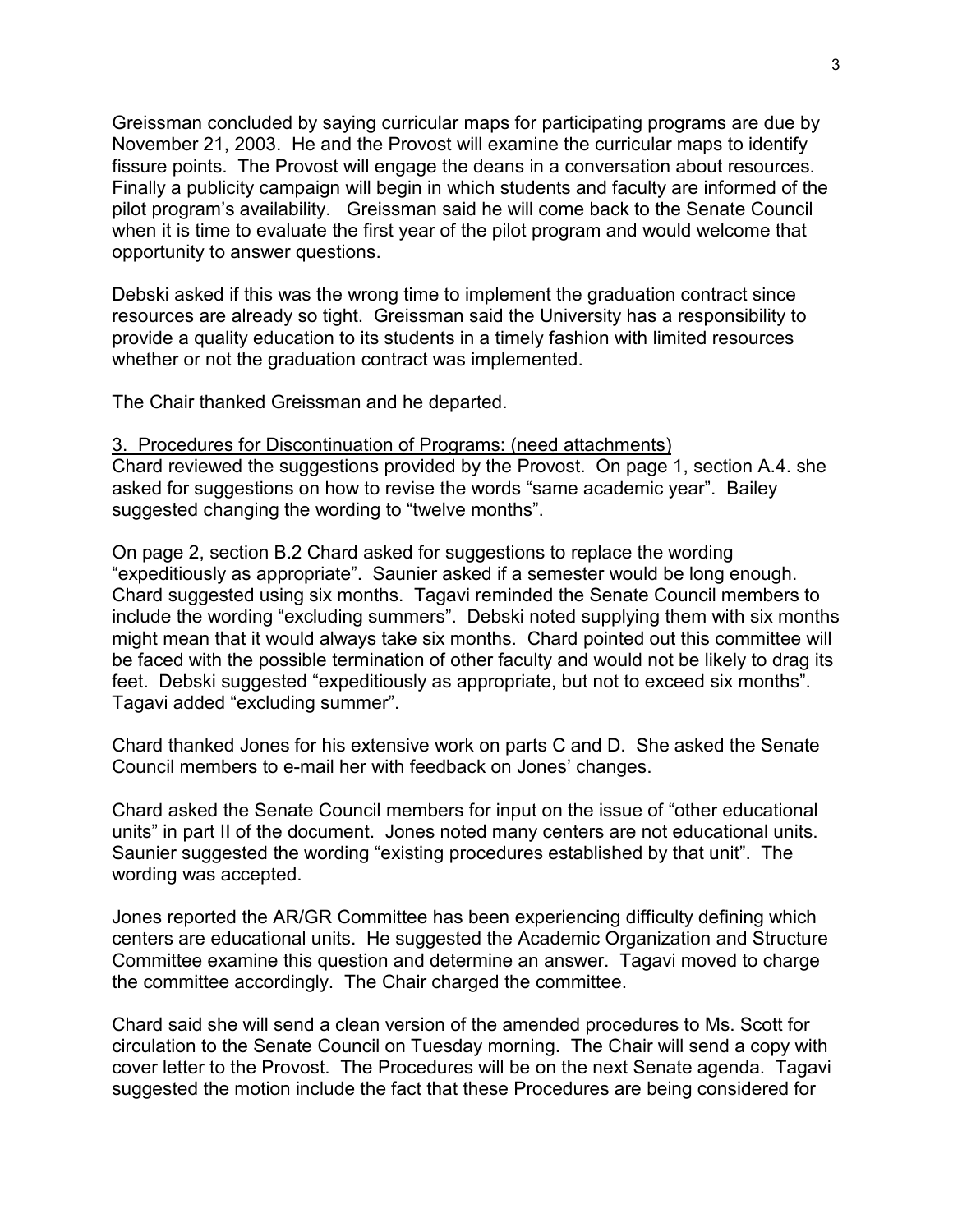inclusion in the Senate Rules. The Chair added that once passed the Procedures will be sent to the Rules Committee for codification.

### Other Business:

The Chair informed the Senate Council members of the upcoming discussion in the Academic Structure and Organization committee regarding the proposed departmentalization of the College of Pharmacy. The committee will meet to discuss the matter on Monday, November 3, 2003 from 1:00 pm to 3:00 pm. Chard will present the committee's recommendation to the Senate Council at the 3:00 pm meeting that same day. The Chair noted the item can not be presented to the Senate at the November meeting unless the ten day rule was waived.

Jones asked about the urgency of the matter, and Chard replied the proposal was submitted in May but was too late to be heard at the committee's last meeting. Chard reminded the Senate Council members of past instances in which the rule had been waived for controversial issues involving long delays. She noted this issue does not appear controversial and has been acted upon promptly by the college. Bailey pointed out the excellent job they did in completing the routing sheet and gathering input from the appropriate parties.

After further discussion the Senate Council members decided to consider the matter during the next meeting, at which they will receive the recommendation from the committee.

### Announcements:

The Chair announced the upcoming campus-wide all-faculty forums at which he, Jones and Christ will present various aspects of faculty governance and empowerment. One of the items of discussion will be the Retiree Benefits Task Force's recommendations. This item will also be on the November Senate agenda as a discussion item. The Chair informed the Senate Council members of the new web page on the Senate site which provides information on the issue, and added Tom Samuels, Chair of the Task Force, will be in attendance at the next Senate meeting to answer questions.

Tagavi said he had supplied questions regarding this issue to the Chair and requested either the backing of the Chair or the Senate Council in getting answers. The Chair asked how he could help, and Tagavi requested the Chair ask Samuel to answer the questions. The Chair agreed to do so.

### 4. November's University Senate Agenda:

The Chair presented the Agenda to the Senate Council members. Ms. Scott apologized for the omission of Jones' Trustee Report from the agenda and will correct it when preparing the web posting.

### Other Item:

The Chair asked the Senate Council for input regarding the speakers at the upcoming Forum. Christ notified the Chair that Kennedy is interested in presenting his Trustee